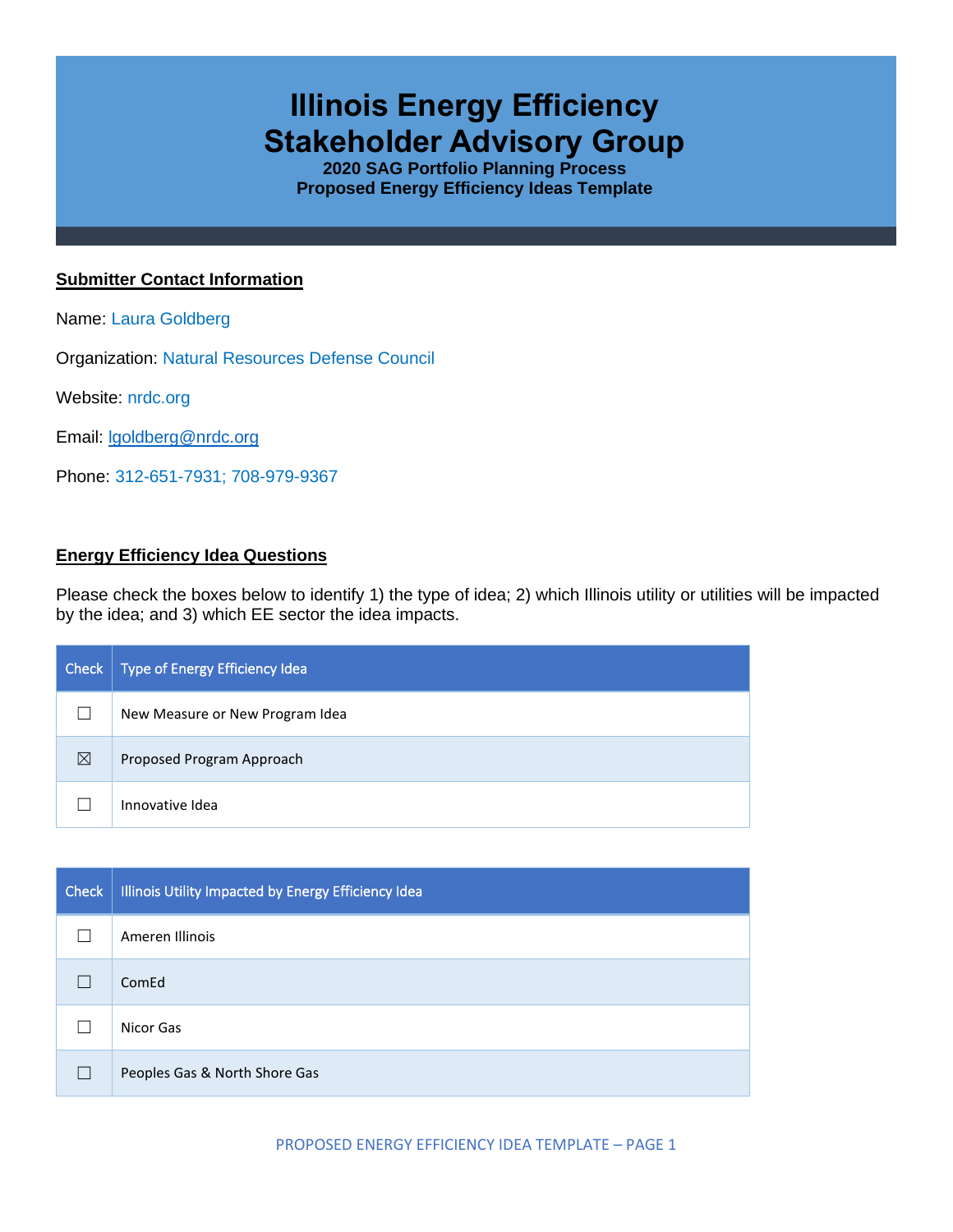| <b>Check</b> | <b>Energy Efficiency Sector Targeted by Energy Efficiency Idea</b>           |
|--------------|------------------------------------------------------------------------------|
|              | Residential Customers – Single Family (non-income qualified/income eligible) |
|              | Residential Customers – Multifamily (non-income qualified/income eligible)   |
| ⊠            | Residential Customers – Single Family Income Qualified/Income Eligible       |
| ⊠            | Residential Customers – Multifamily Income Qualified/Income Eligible         |
|              | Small Business Customers (commercial & industrial sector)                    |
|              | Medium/Large Business Customers (commercial & industrial sector)             |
|              | Other (research & development, emerging technologies, market transformation) |

## **Additional Questions**

1. **Description of Idea:** Describe the proposed idea, including the purpose of the suggested idea and rationale. Describe whether this is an idea that could be implemented in an existing EE program, or whether the idea involves establishing a new measure or program. Please indicate whether additional research may be required before implementation.

#### **Healthy Building Materials & Income Qualified Retrofits**

#### **Specific proposals:**

- **1. Reporting requirement on insulation and air sealant materials**
- **2. Prohibiting insulation materials with worst in class chemicals linked to respiratory harm**

#### **Proposal details**

#### **1. Reporting requirement on insulation and air sealing materials**

The following data should be reported at the property level:

- Highest volume insulation application (i.e., attic ceiling, attic floor, open wall cavities, enclosed wall, etc.)
- Type of insulation material used in highest volume application (i.e., blown in fiberglass, cellulose batt, spray polyurethane foam (SPF), etc.)
- Highest volume sealant application (i.e., air ducts, HVAC penetrations, foundation, door gaps, etc.)
- Type of sealant material used in highest volume application (i.e., wet-applied mastic, 1-part spray foam, silicone, etc.)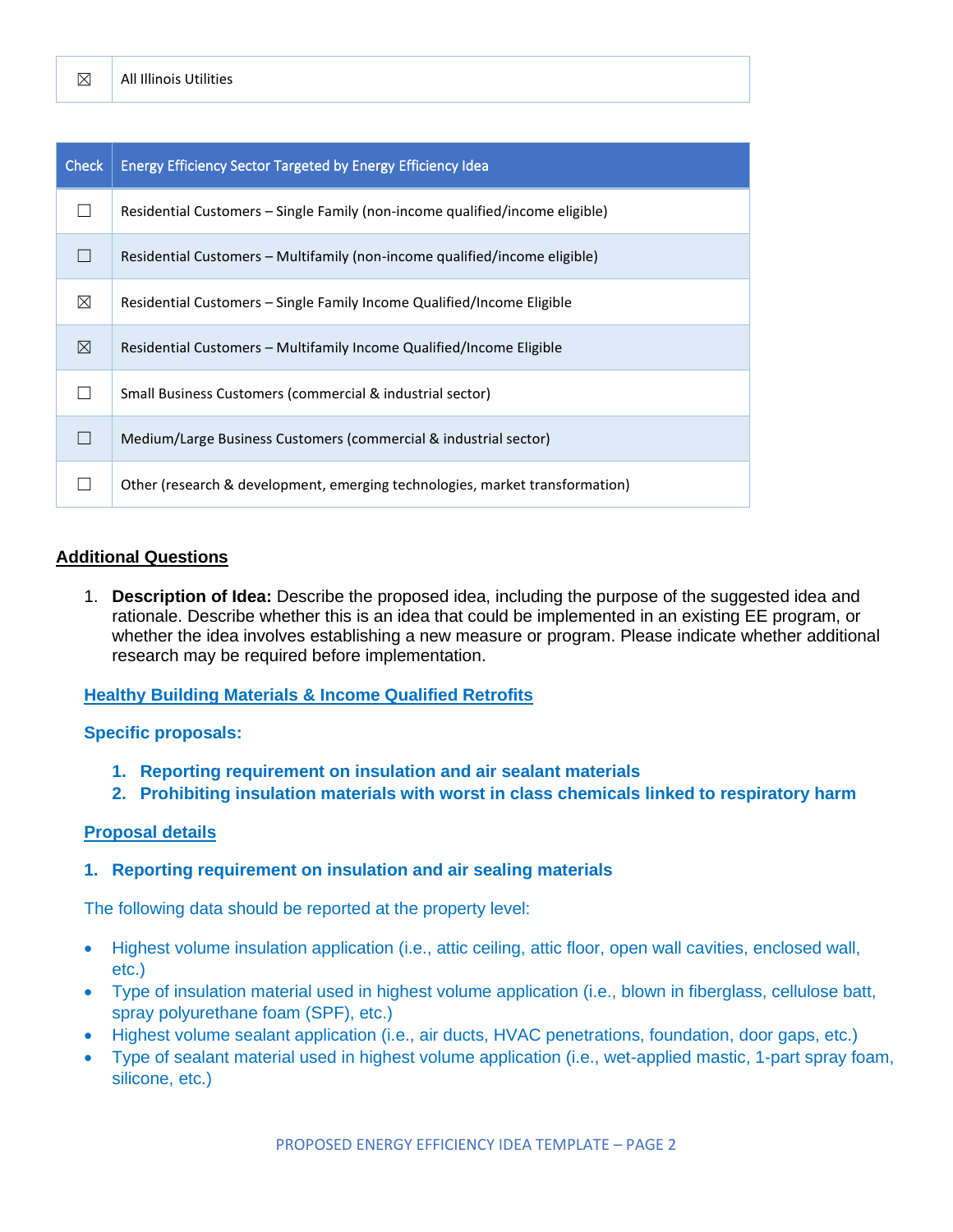# Purpose

The reporting requirement will collect data on common insulation and sealant material usage to better understand: (1) The effectiveness of various materials in contributing to reduced energy use and (2) use patterns of materials containing chemicals of concern.

The prohibition of insulation materials containing known dangerous respiratory sensitizer chemicals will protect the health of retrofit installers and building residents.

## **Rationale**

As detailed in a report published by Energy Efficiency For All (EEFA), entitled *[Making Multifamily](https://assets.ctfassets.net/ntcn17ss1ow9/3Bw3JFqYHgI7xWcvb7unwN/ec90d476bc2fd1315fb018eeeb467978/NRDC-3084_Guide_to_Healthier_Retrofit_Hi-res_smaller.pdf)  [Housing More Energy Efficient: A Guide to Healthier Upgrade Materials](https://assets.ctfassets.net/ntcn17ss1ow9/3Bw3JFqYHgI7xWcvb7unwN/ec90d476bc2fd1315fb018eeeb467978/NRDC-3084_Guide_to_Healthier_Retrofit_Hi-res_smaller.pdf)*, some insulation and air sealant materials contain chemicals linked to asthma, reproductive and developmental problems, and cancer. This Guide also describes that safer materials of comparable cost are widely available and being utilized in energy efficiency retrofits in the affordable housing sector. An EEFA, Elevate Energy, NRDC, and Three3 Inc. case study entitled *[Healthy Building Materials Case Study: Energy](https://assets.ctfassets.net/ntcn17ss1ow9/2QzVAhrRCOziSkQ6g2y1WI/87edb9764e2c9d1bda72fed4571c9b95/EE_Chicago_report_FINAL.pdf)  [Performance of Chicago Properties Retrofit With Fiber Glass Insulation](https://assets.ctfassets.net/ntcn17ss1ow9/2QzVAhrRCOziSkQ6g2y1WI/87edb9764e2c9d1bda72fed4571c9b95/EE_Chicago_report_FINAL.pdf)* demonstrates that safer insulation materials perform well in affordable multi-family retrofits through a look at 13 Chicago metropolitan-area multifamily properties.

Current information generally indicates that materials containing chemicals of concern and safer materials are both utilized in energy efficiency retrofits. However, we do not have data on how often such materials are used, for what major applications, and the efficacy of different materials for energy use reduction. Requiring reporting will provide the data to better understand material performance and the scope of usage of materials containing chemicals of concern. It may also help to increase the nonenergy benefits, and associated data, on Income Qualified Single Family and Multifamily Retrofit work.

#### **2. Prohibiting insulation materials with worst in class chemicals**

Insulation materials containing Category 1 or 1A respiratory sensitizers as defined by [Appendix A to 29](https://www.law.cornell.edu/cfr/text/29/1910.1200)  [CFR § 1910.1200](https://www.law.cornell.edu/cfr/text/29/1910.1200) (Health Hazard Criteria: A.4 Respiratory or Skin Sensitization) be prohibited from use in retrofits.

#### Purpose/Rationale

A respiratory sensitizer is a chemical that will lead to hypersensitivity of the airways following inhalation of the chemical (29 CFR § 1910.1200 A.4.1.1). Category 1 and 1A respiratory sensitizers can cause diseases such as asthma, rhinitis, alveolitis and other allergic respiratory diseases. Isocyanates are an example of a respiratory sensitizer chemical.

According to the [National Institute for Occupational Safety and Health \(NIOSH\), isocyanates](https://www.cdc.gov/niosh/topics/isocyanates/default.html) are powerful respiratory irritant and sensitizer chemicals used in spray polyurethane products including building insulation. Isocyanates can cause chronic, debilitating respiratory diseases including asthma, with deaths reported in workers after severe asthma attacks (NIOSH alert *[Preventing Asthma and](https://www.cdc.gov/niosh/docs/96-111/))  [Death from Diisocyanate Exposure](https://www.cdc.gov/niosh/docs/96-111/))*). NIOSH also reports that building occupants (staff at a school) have developed asthma after application of isocyanate-containing polyurethane roofing materials. The California Department of Toxic Substances Control has adopted regulations to list spray polyurethane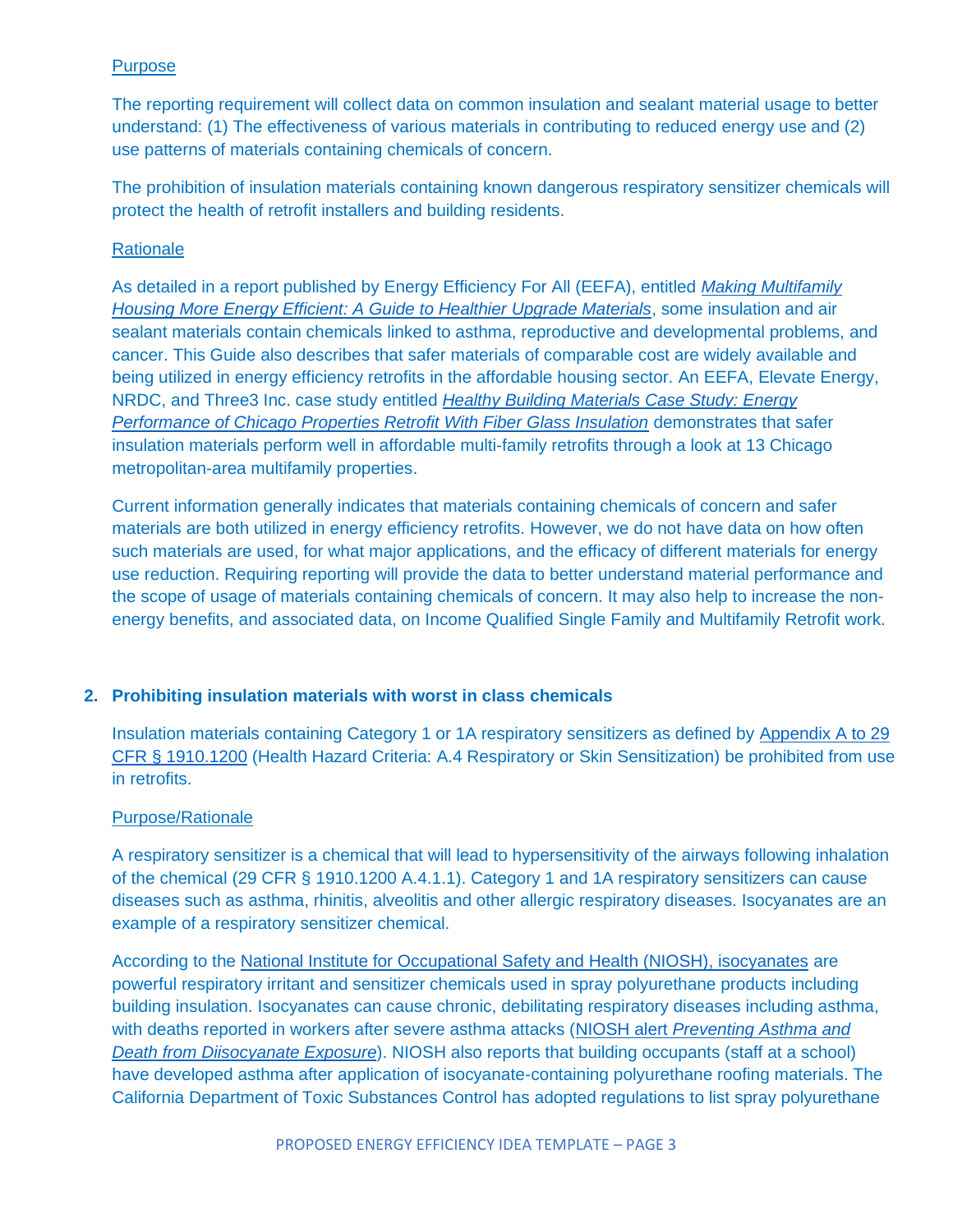foam systems containing methylene diphenyl diisocyanates as a Priority Product to protect workers and consumers from chemical exposures that could occur during normal use of these products (attached).

NIOSH recommends that "When feasible, employers should substitute a less hazardous material for isocyanates," and notes that "Preventing exposure to isocyanates is a critical step in eliminating the health hazard." Therefore, prohibiting the use of insulation materials containing category 1 or 1A respiratory sensitizers will align with these NIOSH recommendations by preventing exposure and promoting the use of safer alternative materials that do not contain isocyanates or other similarly hazardous chemicals.

2. **Implementation:** How will this idea be delivered to the target market? Describe marketing strategies used to reach the target market and minimize market confusion.

**Reporting requirement**: As energy data is already being reported at the property and household level for IQ Single Family and Multifamily retrofits, an additional requirement to report on insulation and air sealant materials usage is easily implemented into existing programs.

**Prohibiting insulation materials with worst in class chemicals**: This requirement could be implemented with existing IQ Single Family and Multifamily retrofit programs by adding the criteria for prohibited chemicals to mandatory program requirements. The Stakeholder Advisory Group (SAG) policy manual and individual utilities could include additional guidance for program implementers as needed.

3. **Background:** Describe where the idea originated from, including whether this idea has been successfully implemented in other jurisdictions. Provide specific background information that will help utilities and SAG participants understand the proposed idea.

See additional background under purpose and rationale sections in response to question #1.

4. **Idea Impact:** Provide additional information on the customer segment that will be targeted with the program idea, including how and why this idea will have a positive impact on customers participating in Illinois EE programs.

This idea will provide important data and an understanding of materials currently being used in Income Qualified Single Family and Multifamily retrofits. It will also help to remove any of the worst-in-class chemicals that could be exacerbating asthma and other heath issues in income-qualified homes and buildings. As Illinois utilities look to understand and potentially incorporate non-energy impacts into the evaluation of their programs, especially their income qualified programs, this analysis will be beneficial.

5. **Duration:** Is this idea intended to be offered for the duration of the 4-year EE Plan or as a pilot measure or program?

Duration of 4 year plans, with potential modifications (additional data analysis, etc.) on a year by year basis.

6. **Estimated Budget:** Provide the total estimated budget for each program year (2022 – 2025).

Should have limited to no budget implications.